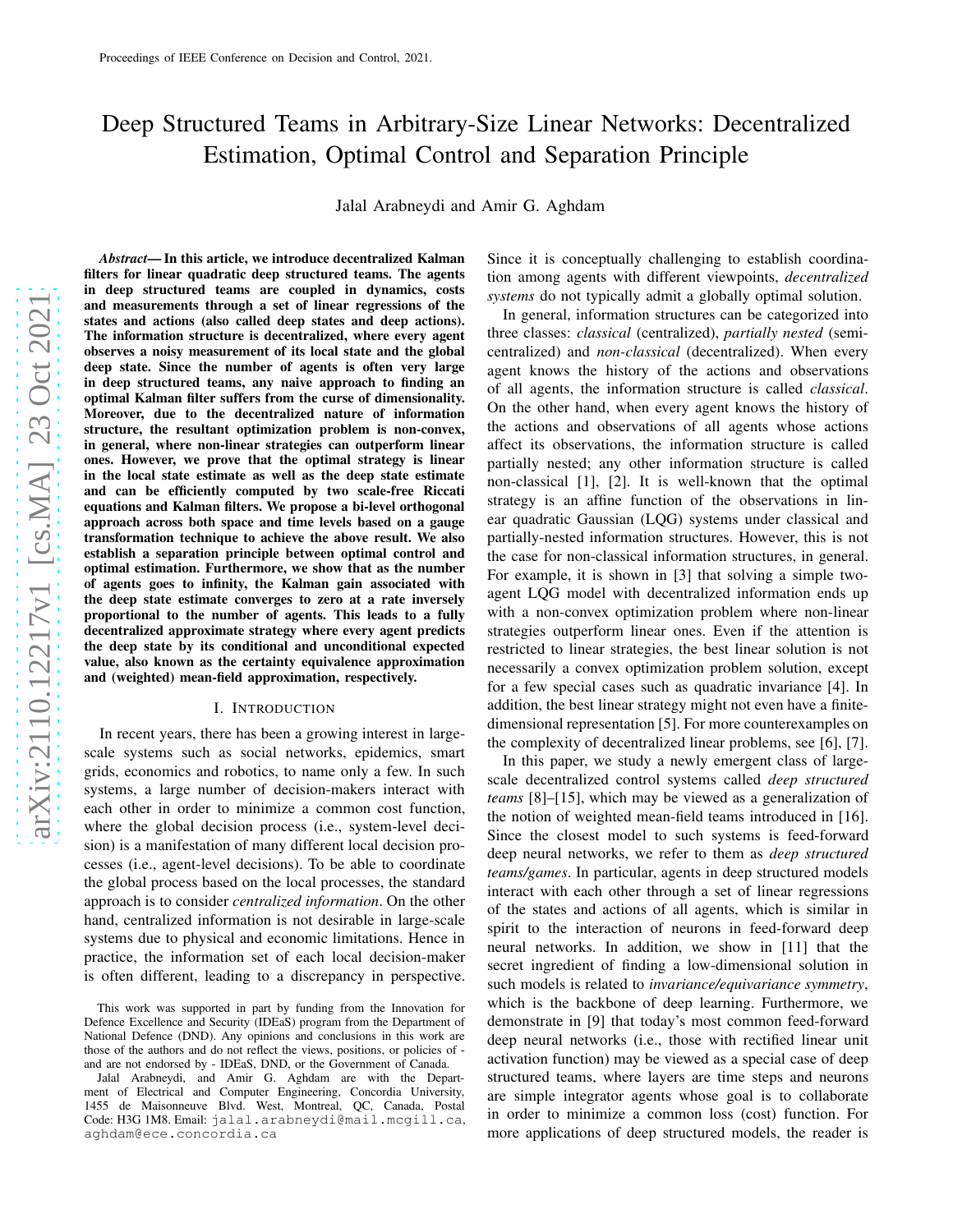referred to reinforcement learning [8], [13], [14], nonzerosum game [12], [15], minmax optimization [17], leaderfollowers [18], [19], epidemics [20], smart grids [21], meanfield teams [22]–[25], and networked estimation [26], [27].

Herein, we focus on LQG deep-structured systems under a non-classical information structure that is neither partially nested nor quadratically invariant. In particular, we introduce a *bi-level orthogonal approach* to finding a low-dimensional solution using the gauge transformation technique, initially proposed in [16]. More precisely, we prove that the optimal strategy is an affine function of the observations, where controllers' and observers' gains are computed by two scalefree local and global Riccati equations and Kalman filters, respectively. The derivation of the proposed decentralized Kalman filters is different from the standard one in [28], [29]. For example, our proof technique holds only for i.i.d. random variables and naturally for those non-i.i.d. variables that are *conditionally* i.i.d. relative to some latent variables. For instance, exchangeable random variables (that are not necessarily i.i.d.) behave as conditionally i.i.d. variables in the infinite-population model according to De Finetti's theorem [30]. To the best of our knowledge, this is the first result establishing a tractable optimal strategy under noisy measurements for a class of large-scale control systems with non-classical information structure. However, at this stage, it is unclear whether or not such a low-dimensional representation exists for general non-i.i.d. random variables.

The rest of the paper is organized as follows. In Section [II,](#page-1-0) we formulate an LQG deep structured team problem with noisy observations. In Section [III,](#page-2-0) we derive our Kalman filters in five steps. In Section [IV,](#page-5-0) we present the main result of the paper followed by two extensions to infinite-population approximation and least square estimation. In Section [V,](#page-6-0) we summarize and conclude the paper.

#### II. PROBLEM FORMULATION

<span id="page-1-0"></span>Throughout the paper, **R** and **N** refer to the sets of real and natural numbers, respectively. Given any  $n \in \mathbb{N}$ ,  $\mathbb{N}_n = \{1, 2, ..., n\}$  and  $x_{1:n} = \{x_1, ..., x_n\}$ . For vectors  $(x, y, z, \text{vec}(x, y, z)) = [x^{\mathsf{T}}, y^{\mathsf{T}}, z^{\mathsf{T}}]^{\mathsf{T}}$ .  $\text{Cov}(x) = \mathbb{E}[(x - y^{\mathsf{T}}), y^{\mathsf{T}}]$  $\mathbb{E}[x](x - \mathbb{E}[x])$ <sup>T</sup> is the covariance matrix.  $\mathcal{N}(\mu, \Sigma)$  is a multi-dimensional Gaussian probability distribution with mean  $\mu$  and covariance matrix  $\Sigma$ . In addition, 0, 1, I represent matrix zero where all arrays are zero, matrix one where all arrays are one, and identity matrix, respectively. ⊗ is Kronecker product. Given vector  $\mathbf{x} = \text{vec}(x_1, \dots, x_n) \in$  $\mathbb{R}^n$ ,  $\mathbf{x}^{-i} \in \mathbb{R}^{n-1}$  denotes x without the *i*-th component.

Consider a system consisting of  $n \in \mathbb{N}_n$  agents. Let  $x_t^i \in$  $\mathbb{R}^{d_x}$ ,  $u_t^i \in \mathbb{R}^{d_u}$  and  $w_t^i \in \mathbb{R}^{d_w}$ ,  $d_x, d_u, d_w \in \mathbb{N}$ , denote the state, action and noise of agent  $i \in \mathbb{N}_n$  at time  $t \in \mathbb{N}$ , respectively. For each agent  $i \in \mathbb{N}_n$ , define

$$
\bar{x}_t := \frac{1}{n} \sum_{i=1}^n \alpha_i x_t^i, \quad \bar{u}_t := \frac{1}{n} \sum_{i=1}^n \alpha_i u_t^i, \quad \bar{w}_t := \frac{1}{n} \sum_{i=1}^n \alpha_i w_t^i.
$$
\n(1)

Without loss of generality, we assume that the influence factors are normalized as follows:  $\frac{1}{n} \sum_{i=1}^{n} \alpha_i^2 = 1$ . Let the



Fig. 1. The interaction (coupling) between the agents in deep structured teams is similar in spirit to that of neurons in a feed-forward deep neural network, where agents may be viewed as neurons and time steps as layers. In this paper, dynamics  $f_t$  is an affine function and information set  $I_t^i$  is imperfect deep state sharing.

dynamics of agent  $i \in \mathbb{N}$  at time  $t \in \mathbb{N}$  be described by

$$
x_{t+1}^i = A_t x_t^i + B_t u_t^i + E_t w_t^i + \alpha_i (\bar{A}_t \bar{x}_t + \bar{B}_t \bar{u}_t + \bar{E}_t \bar{w}_t), (2)
$$

where matrices  $A_t$ ,  $B_t$ ,  $E_t$ ,  $\overline{A}_t$ ,  $\overline{B}_t$  and  $\overline{E}_t$  have appropriate dimensions. Denote by  $y_t^i \in \mathbb{R}^{d_y}$  and  $v_t^i \in \mathbb{R}^{d_v}$  the state observation and measurement noise of agent  $i$  at time  $t$ , respectively, such that

<span id="page-1-3"></span>
$$
y_t^i = C_t x_t^i + S_t v_t^i + \alpha_i (\bar{C}_t \bar{x}_t + \bar{S}_t \bar{v}_t),
$$

where  $C_t$ ,  $S_t$ ,  $\overline{C}_t$  and  $\overline{S}_t$  have appropriate dimensions and

<span id="page-1-2"></span>
$$
\bar{y}_t := \frac{1}{n} \sum_{i=1}^n \alpha_i y_t^i, \quad \bar{v}_t := \frac{1}{n} \sum_{i=1}^n \alpha_i v_t^i.
$$
 (3)

Following the terminology of deep structured models [8], [11], aggregate variables (linear regressions) defined in [\(1\)](#page-1-1) and [\(3\)](#page-1-2) are called *deep* variables due to the fact that their evolutions across time horizon are similar to feed-forward deep neural networks. Hence, for ease of reference, we refer to  $\bar{x}_t$  as *deep state* at time t in the sequel.

We consider a non-classical (decentralized) information structure called *imperfect deep state sharing* (IDSS) such that the action of agent  $i$  is given by

$$
u_t^i = g_t^i(y_{1:t}^i, \bar{y}_{1:t}),
$$
 (IDSS)

where  $g_t^i : \mathbb{R}^{2td_y} \to \mathbb{R}^{d_u}$ . When  $n \geq 3$ , a salient property of IDSS structure is that it provides *natural encryption* of data in terms of noisy deep state (linear regression) so that no agent knows the local (private) state of other agents. Let  $\mathbf{x}_t := \text{vec}(x_t^1, \dots, x_t^n), \mathbf{u}_t := \text{vec}(u_t^1, \dots, u_t^n),$  $\mathbf{w}_t := \text{vec}(w_t^1, \dots, w_t^n), \mathbf{y}_t := \text{vec}(y_t^1, \dots, y_t^n), \text{ and } \mathbf{v}_t :=$  $\text{vec}(v_t^1, \dots, v_t^n)$ . The random variables  $\{\mathbf{x}_1, \mathbf{w}_{1:T}, \mathbf{v}_{1:T}\}$  are defined on a common probability space and are mutually independent across agents and control horizon. Furthermore,  $x_1^i \sim \mathcal{N}(\mu^x, \Sigma^x), w_t^i \sim \mathcal{N}(\mathbf{0}, \Sigma_t^w), v_t^i \sim \mathcal{N}(\mathbf{0}, \Sigma_t^v), t \in \mathbb{N}_T.$ Let  $\mathbf{g} := \{\{g_t^i\}_{i=1}^n\}_{t=1}^T$  denote the strategy of the system. We now define the team cost as follows.

<span id="page-1-1"></span>
$$
J_n(\mathbf{g}) := \mathbb{E}[\frac{1}{n} \sum_{t=1}^T \sum_{i=1}^n c_t^i],
$$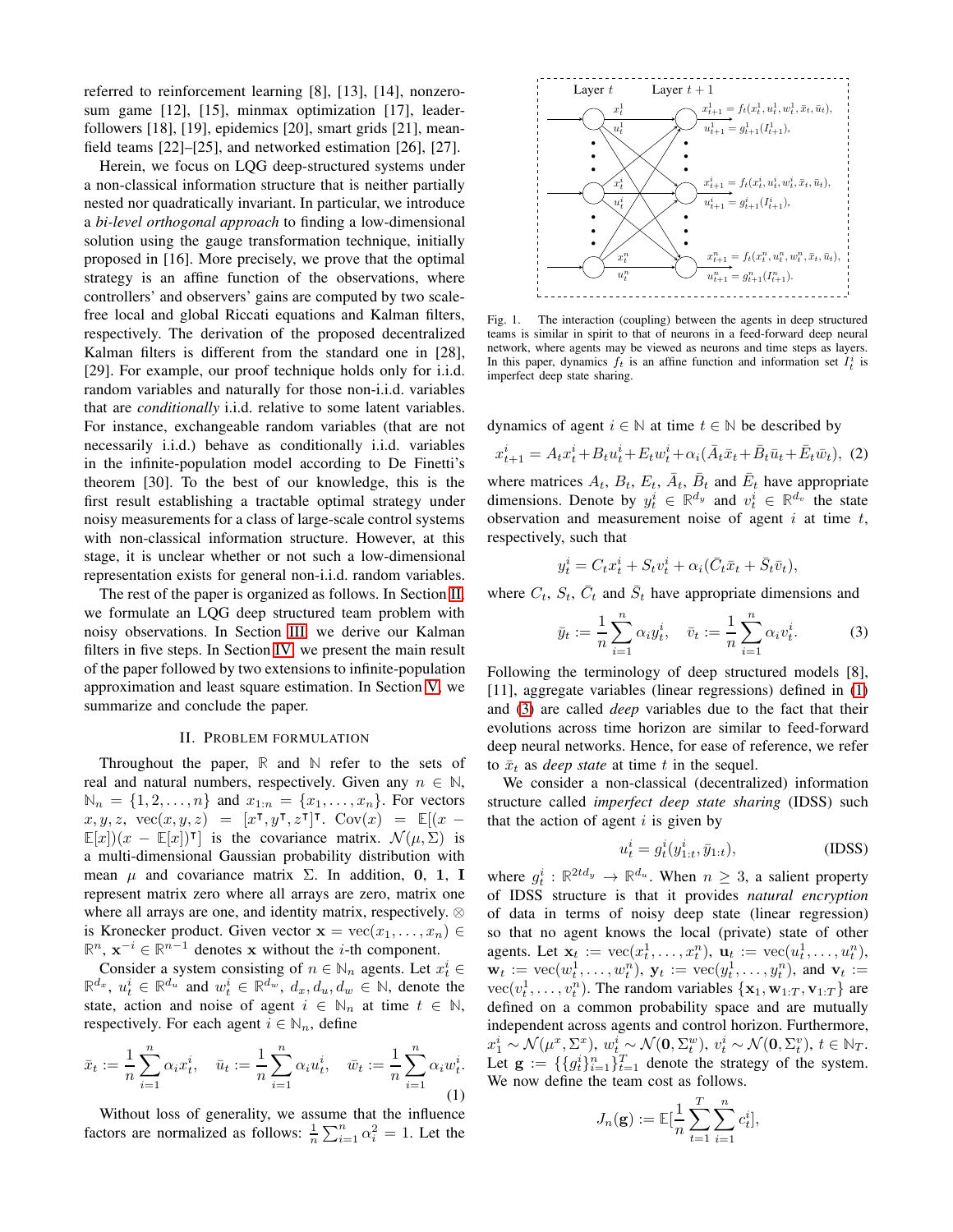where the per-step cost function of agent  $i \in \mathbb{N}_n$  is

$$
c_t^i := (x_t^i)^\mathsf{T} Q_t x_t^i + (u_t^i)^\mathsf{T} R_t u_t^i + \bar{x}_t^\mathsf{T} \bar{Q}_t \bar{x}_t + \bar{u}_t^\mathsf{T} \bar{R}_t \bar{u}_t. \tag{4}
$$

It is straightforward to consider cross terms of the form  $\alpha_i x_t^i \tilde{Q}_t \bar{x}_t$  and  $\alpha_i u_t^i \tilde{R}_t \bar{u}_t$  in [\(4\)](#page-2-1); see also [9, Remark 1] for other straightforward extensions.

We are interested in the following optimization problem.

<span id="page-2-9"></span><span id="page-2-0"></span>**Problem 1.** *Given any*  $n \in \mathbb{N}$ *, find the optimal strategy*  $\mathbf{g}^*$ *such that for any strategy*  $\mathbf{g}: J_n(\mathbf{g}^*) \leq J_n(\mathbf{g})$ .

## III. DERIVATION OF KALMAN FILTERS

Prior to delving into details, we present 3 standard lemmas.

<span id="page-2-7"></span>Lemma 1. *Let* x *and* y *be Gaussian random variables with zero mean. The best non-linear strategy is equal to the best linear one as far as the minimum mean-square error is*  $concerned, i.e., \mathbb{E}[x \mid y] = \mathbb{E}[xy^{\mathsf{T}}] \mathbb{E}[yy^{\mathsf{T}}]^{-1}y.$  In addition,

$$
\mathbb{E}[(x-\mathbb{E}[x \mid y])(x-\mathbb{E}[x \mid y])^\intercal]=\mathbb{E}[xx^\intercal]-\mathbb{E}[xy^\intercal]\mathbb{E}[yy^\intercal]\mathbb{E}[yx^\intercal].
$$

*Furthermore,* x *and* y *are independent if and only if*  $\mathbb{E}[xy^{\mathsf{T}}] = 0$ , *i.e.*  $x \perp y$ .

<span id="page-2-6"></span>**Lemma 2.** Let  $x$ ,  $y_1$  and  $y_2$  be Gaussian random variables. *Let also* y<sup>1</sup> *and* y<sup>2</sup> *be independent and have zero mean. Then,*

$$
\mathbb{E}[x \mid y_1, y_2] = \mathbb{E}[x \mid y_1] + \mathbb{E}[x \mid y_2].
$$

*Proof.* The proof follows from the fact that  $\mathbb{E}[y_1 y_2^{\mathsf{T}}] = 0$ 

At any time  $t \in \mathbb{N}_T$ , denote by  $\mathcal{H}_t^g := \{ \mathbf{y}_{1:t}, \mathbf{u}_{1:t} \}$  and  $\mathcal{H}_t := \{ \mathbf{y}_{1:t}, \mathbf{u}_{1:t-1} \}$  the history sets with and without joint action  $\mathbf{u}_t$ , respectively.

<span id="page-2-5"></span>Lemma 3. *The conditional expectation of the joint state at time*  $t \in \mathbb{N}_T$  *given*  $\mathcal{H}^g$  *does not depend on the strategy* **g**,  $i.e. \mathbb{E}[\mathbf{x}_t \mid \mathcal{H}_t^g] = \mathbb{E}[\mathbf{x}_t \mid \mathcal{H}_t].$ 

*Proof.* The proof follows form the fact that the following equality holds irrespective of strategy g, i.e.  $\mathbb{P}(\mathbf{x}_t | \mathcal{H}_t^g)$  $\mathbb{P}(\mathbf{x}_t | \mathcal{H}_t)$ , where from Bayes' rule,

$$
\mathbb{P}(\mathbf{x}_t | \mathcal{H}_t^g) = \frac{\mathbb{P}(\mathbf{x}_t, \mathbf{u}_t | \mathcal{H}_t)}{\int_{\tilde{\mathbf{x}}_t} \mathbb{P}(\tilde{\mathbf{x}}_t, \mathbf{u}_t | \mathcal{H}_t) d(\tilde{\mathbf{x}}_t)} \n= \frac{\mathbb{P}(\mathbf{u}_t | \mathcal{H}_t) \mathbb{P}(\mathbf{x}_t | \mathcal{H}_t)}{\int_{\tilde{\mathbf{x}}_t} \mathbb{P}(\mathbf{u}_t | \mathcal{H}_t) \mathbb{P}(\tilde{\mathbf{x}}_t | \mathcal{H}_t) d(\tilde{\mathbf{x}}_t)} \n= \frac{\mathbb{1}(\mathbf{u}_t = \mathbf{g}_t(\mathcal{H}_t)) \mathbb{P}(\mathbf{x}_t | \mathcal{H}_t)}{\mathbb{1}(\mathbf{u}_t = \mathbf{g}_t(\mathcal{H}_t)) \int_{\tilde{\mathbf{x}}_t} \mathbb{P}(\tilde{\mathbf{x}}_t, \mathbf{u}_t | \mathcal{H}_t) d(\tilde{\mathbf{x}}_t)} = \mathbb{P}(\mathbf{x}_t | \mathcal{H}_t).
$$

We now take 5 steps to derive a low-dimensional solution.

## *A. Step 1: Gauge transformation*

Define the following auxiliary variables using the gauge transformation presented in [11] such that for every  $i \in \mathbb{N}_n$ :

$$
\Delta x_t^i := x_t^i - \alpha_i \bar{x}_t, \ \Delta u_t^i := u_t^i - \alpha_i \bar{u}_t, \ \Delta w_t^i := w_t^i - \alpha_i \bar{w}_t, \n\Delta y_t^i := y_t^i - \alpha_i \bar{y}_t, \ \Delta v_t^i := v_t^i - \alpha_i \bar{v}_t.
$$
\n(5)

<span id="page-2-3"></span><span id="page-2-1"></span>Lemma 4 (Linear dependence between auxiliary variables). *The gauge transformation* [\(5\)](#page-2-2) *introduces the following rela*tions:  $\sum_{i=1}^n \alpha_i \Delta x_t^i = \mathbf{0}, \sum_{i=1}^n \alpha_i \Delta u_t^i = \mathbf{0}, \sum_{i=1}^n \alpha_i \tilde{\Delta} w_t^i =$ **0**,  $\sum_{i=1}^{n} \alpha_i \Delta y_t^i = 0$  and  $\sum_{i=1}^{n} \alpha_i \Delta v_t^i = 0$ .

*Proof.* The proof directly follows from [\(1\)](#page-1-1), [\(3\)](#page-1-2) and [\(5\)](#page-2-2).  $\blacksquare$ 

From Lemma [4](#page-2-3) and equations [\(1\)](#page-1-1) and [\(2\)](#page-1-3), one arrives at:

$$
\bar{x}_{t+1} = (A_t + \bar{A}_t)\bar{x}_t + (B_t + \bar{B}_t)\bar{u}_t + (E_t + \bar{E}_t)\bar{w}_t, \n\bar{y}_t = (C_t + \bar{C}_t)\bar{x}_t + (S_t + \bar{S}_t)\bar{v}_t,
$$
\n(6)

and for every  $i \in \mathbb{N}_n$ :

<span id="page-2-8"></span>
$$
\Delta x_{t+1}^i = A_t \Delta x_t^i + B_t \Delta u_t^i + E_t \Delta w_t^i,
$$
  

$$
\Delta y_t^i = C_t \Delta x_t^i + S_t \Delta v_t^i.
$$

<span id="page-2-10"></span>Lemma 5 (Orthogonal relation in cost function). *Form the gauge transformation* [\(5\)](#page-2-2)*, the per-step cost function* [\(4\)](#page-2-1) *can be expressed in terms of auxiliary variables and aggregate (deep) variables as follows:*

$$
\frac{1}{n} \sum_{i=1}^{n} \left( (x_t^i)^{\mathsf{T}} Q_t x_t^i + (u_t^i)^{\mathsf{T}} R_t u_t^i \right) = \bar{x}_t^{\mathsf{T}} Q_t \bar{x}_t + \bar{u}_t^{\mathsf{T}} R_t \bar{u}_t
$$

$$
+ \frac{1}{n} \sum_{i=1}^{n} \left( (\Delta x_t^i)^{\mathsf{T}} Q_t \Delta x_t^i + (\Delta u_t^i)^{\mathsf{T}} R_t \Delta u_t^i \right).
$$

*Proof.* From [\(1\)](#page-1-1) and [\(5\)](#page-2-2),  $x_t^i = \Delta x_t^i + \alpha_i \bar{x}_t$  and  $u_t^i = \Delta u_t^i + \Delta u_t^i$  $\alpha_i \bar{u}_t$ ,  $i \in \mathbb{N}_n$ , can be replaced by the auxiliary and deep variables in the cost function. The proof follows from the fact that  $\sum_{i=1}^{n} \alpha_i \Delta x_t^i Q_t \bar{x}_t = 0$  and  $\sum_{i=1}^{n} \alpha_i \Delta u_t^i R_t \bar{u}_t = 0$ .

<span id="page-2-4"></span>Lemma 6 (Relations between primitive random variables). *The following holds for every finite*  $n \in \mathbb{N}$ *, t*  $\in \mathbb{N}$ *, and*  $i \neq j \in \mathbb{N}_n$ :

1)  $\Delta x_1^i \not\perp \Delta x_1^j$  and  $\mathbb{E}[\Delta x_1^i(\Delta x_1^j)^\intercal] = -\frac{\alpha_i \alpha_j}{n} \Sigma^x \neq \mathbf{0}$ , 2)  $\Delta w_t^i \not\perp \Delta w_t^j$  and  $\mathbb{E}[\Delta w_t^i(\Delta w_t^j)^\intercal] = -\frac{\alpha_i \alpha_j}{n} \Sigma_t^w \neq \mathbf{0}$ , 3)  $\Delta v_t^i \not\perp \Delta v_t^j$  and  $\mathbb{E}[\Delta v_t^i(\Delta v_t^j)^{\intercal}] = -\frac{\alpha_i \alpha_j^i}{n} \Sigma_t^v \neq \mathbf{0}$ , 4)  $x_1^i \not\perp \bar{x}_1$  and  $\mathbb{E}[x_1^i(\bar{x}_1)^{\intercal}] = \frac{\alpha_i}{n} \Sigma^x \neq 0$ , 5)  $w_t^i \not\perp \bar{w}_t$  and  $\mathbb{E}[w_t^i(\bar{w}_t)^{\mathsf{T}}] = \frac{\alpha_i}{n} \Sigma_t^w \neq \mathbf{0}$ ,  $\frac{i}{t}(\bar{w}_t)^{\intercal}]=\frac{\alpha_i}{n}\Sigma$ 6)  $v_t^i \not\perp \bar{v}_t$  and  $\mathbb{E}[v_t^i(\bar{v}_t)^{\intercal}] = \frac{\alpha_i}{n} \sum_{t=0}^{n} v_t \neq 0$ , 7)  $\mathbb{E}[\Delta x_1^i(\Delta x_1^i)^{\mathsf{T}}] = (1 - \frac{\alpha_i^2}{n_2})^{\sum x} \neq \mathbf{0},$ 8)  $\mathbb{E}[\Delta w_t^i(\Delta w_t^i)^{\mathsf{T}}] = (1 - \frac{\alpha_i^2}{n})\Sigma_t^w \neq \mathbf{0},$ 9)  $\mathbb{E}[\Delta v_t^i(\Delta v_t^i)^{\mathsf{T}}] = (1 - \frac{\alpha_i^2}{n})\Sigma_t^v \neq \mathbf{0},$ 10)  $\Delta x_1^i \perp \bar{x}_1$  *and*  $\mathbb{E}[\Delta x_1^i(\bar{x}_1)^{\intercal}] = 0$ , 11)  $\Delta w_t^i \perp \bar{w}_t$  and  $\mathbb{E}[\Delta w_t^i(\bar{w}_t)^{\mathsf{T}}] = \mathbf{0}$ , 12)  $\Delta v_t^i \perp \bar{v}_t$  and  $\mathbb{E}[\Delta v_t^i(\bar{v}_t)^{\mathsf{T}}] = \mathbf{0}$ .

*The non-orthogonal relations (1)–(6) simplify to the orthogonal ones, as*  $n \to \infty$ *.* 

*Proof.* The proof follows from [\(1\)](#page-1-1), [\(3\)](#page-1-2), [\(5\)](#page-2-2) and the fact that driving noises and measurement noises are i.i.d. random vectors with zero mean.

<span id="page-2-2"></span>In the perfect sharing and deep state sharing, the certainty equivalence principle simplifies the analysis and results in two standard decoupled Riccati equations [8], [11]. In the imperfect observation case, however, the certainty equivalence principle does not hold. To see this, notice that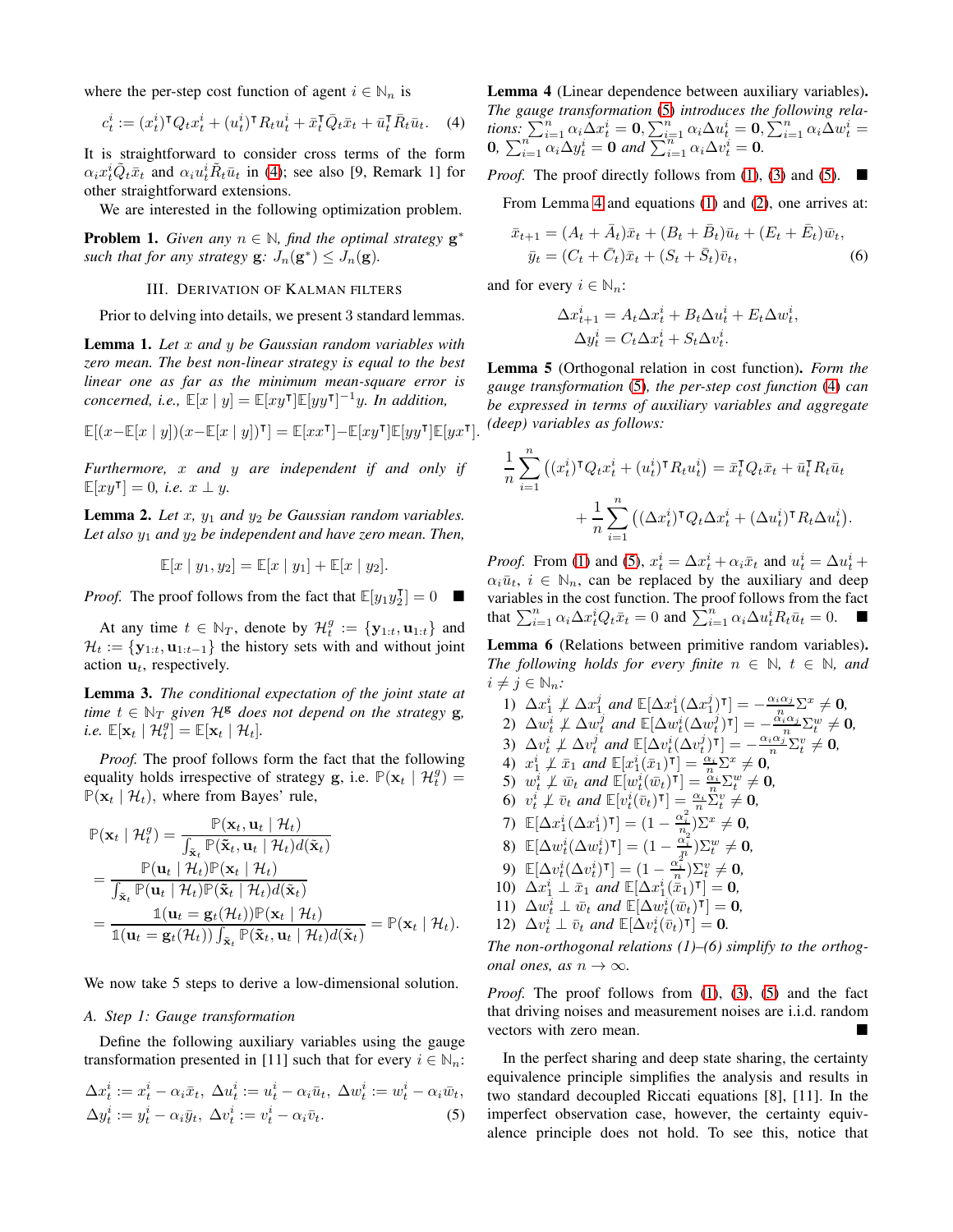although the dynamics and cost of the auxiliary subsystems are decoupled, their uncertainties are coupled (correlated) as shown in Lemma [6.](#page-2-4) This makes the analysis more difficult.

#### *B. Step 2: Innovation processes*

Define the following global variables:

$$
z_{t|t} := \mathbb{E}[\bar{x}_t | \mathcal{H}_t], \qquad z_{t+1|t} := \mathbb{E}[\bar{x}_{t+1} | \mathcal{H}_t^g],
$$
  
\n
$$
\xi_{t|t} := \bar{x}_t - z_{t|t}, \qquad \xi_{t+1|t} := \bar{x}_{t+1} - z_{t+1|t},
$$
  
\n
$$
\bar{\Sigma}_{t|t} := \mathbb{E}[\xi_t|t\xi_{t|t}|\mathcal{H}_t], \qquad \bar{\Sigma}_{t+1|t} := \mathbb{E}[\xi_{t+1|t}\xi_{t+1|t}|\mathcal{H}_t^g](7)
$$

From Lemma [3](#page-2-5) and equations [\(1\)](#page-1-1), [\(2\)](#page-1-3) and [\(7\)](#page-3-0), the dynamics of the deep-state estimate  $z_{t+1|t}$  is given by

$$
z_{t+1|t} = \mathbb{E}[\bar{x}_{t+1} | \mathcal{H}_t^g] = \mathbb{E}[(A_t + \bar{A}_t)\bar{x}_t + (B_t + \bar{B}_t)\bar{u}_t
$$
  
+ 
$$
(E_t + \bar{E}_t)\bar{w}_t | \mathcal{H}_t^g] = (A_t + \bar{A}_t)z_{t|t} + (B_t + \bar{B}_t)\bar{u}_t.
$$
  
(8)

We now define local variables for every  $i$ :

$$
\Delta \hat{x}_{t|t}^i := \mathbb{E}[\Delta x_t^i \mid \mathcal{H}_t], \qquad \Delta \hat{x}_{t+1|t}^i := \mathbb{E}[\Delta x_{t+1}^i \mid \mathcal{H}_t^g],
$$
\n
$$
e_{t|t}^i := \Delta x_t^i - \Delta \hat{x}_{t|t}^i, \qquad e_{t+1|t}^i := \Delta x_{t+1}^i - \Delta \hat{x}_{t+1|t}^i,
$$
\n
$$
\Sigma_{t|t}^i := \mathbb{E}[e_{t|t}^i(e_{t|t}^i)^\mathsf{T} | \mathcal{H}_t], \quad \Sigma_{t+1|t}^i := \mathbb{E}[e_{t+1|t}^i(e_{t+1|t}^i)^\mathsf{T} | \mathcal{H}_t^g].
$$
\n(9)

From Lemma [3](#page-2-5) and  $(1)$ ,  $(2)$ ,  $(5)$  and  $(9)$ , it results that

$$
\begin{aligned} \Delta \hat{x}_{t+1|t}^i &= \mathbb{E}[A_t \Delta x_t^i + B_t \Delta u_t^i + E_t \Delta w_t^i \mid \mathcal{H}_t^g] \\ &= A_t \Delta \hat{x}_t^i + B_t \Delta u_t^i. \end{aligned}
$$

We define the following *local innovation processes* for any  $i \in \mathbb{N}_n$  and time  $t \in \mathbb{N}_{T-1}$ :

$$
p_{t+1}^i := y_{t+1}^i - \mathbb{E}[y_{t+1}^i \mid \mathcal{H}_t^g].
$$

We decompose the above innovation processes according to the gauge transformation such that

$$
\begin{cases} \Delta p_{t+1}^i := p_{t+1}^i - \alpha_i \bar{p}_{t+1} = \Delta y_{t+1}^i - \mathbb{E}[\Delta y_{t+1}^i \mid \mathcal{H}_t^g],\\ \bar{p}_{t+1} := \frac{1}{n} \sum_{i=1}^n \alpha_i p_{t+1}^i = \bar{y}_{t+1} - \mathbb{E}[\bar{y}_{t+1} \mid \mathcal{H}_t^g],\\ p_{t+1}^i = \Delta p_{t+1}^i + \alpha_i \bar{p}_{t+1}^i. \end{cases}
$$
\n(10)

In the sequel, we refer to  $\Delta p_t^i$  as *the auxiliary innovation process* of agent i and to  $\bar{p}_t$  as the global innovation process.

Remark 1. Note that the following non-orthogonal relations hold for every finite  $n \in \mathbb{N}$  and  $i \neq j \in \mathbb{N}_n$ :

1)  $\Delta p_{t+1}^i \not\perp \Delta p_{t+1}^j$ , 2)  $p_{t+1}^i \not\perp \bar{p}_{t+1}$ , 3)  $p_{t+1}^i \not\perp p_{t+1}^j$ .

The above non-orthogonal relations in  $(1)$ – $(3)$  simplify to the orthogonal ones, as  $n \to \infty$ .

<span id="page-3-5"></span>Lemma 7 (Orthogonality in the transformed space). *Given*  $\mathcal{H}_t^g$ , the following holds for every  $n \in \mathbb{N}$  and  $i \in \mathbb{N}_n$ :

- 1)  $\Delta p_{t+1}^i \perp \bar{p}_{t+1}$ ,
- 2)  $\Delta p_{t+1}^i \perp \bar{x}_{t+1}$ ,
- 3)  $\Delta x_{t+1}^i \perp \bar{p}_{t+1}$ .

*Proof.* We first prove that  $\{\Delta x_{t+1}^i, \Delta y_{t+1}^i \mid \forall i \in \mathbb{N}_n\}$ and  $\{\bar{x}_{t+1}, \bar{y}_{t+1}\}$  are two independent sets. In particular, given the history set  $\mathcal{H}_t$ , we show that the randomness of  $\Delta x_{t+1}^i$  and  $\Delta y_{t+1}^i$  is completely characterized by the set  $\{\Delta x_1^i, \Delta w_{1:t}^i, \Delta v_{t+1}^i\}$  as follows:

$$
\begin{cases} \Delta x_{t+1}^i = (\prod_{k=1}^t A_k) \Delta x_1^i + \sum_{k=1}^t \mathcal{A}(t-k) B_k \Delta u_k^i \\qquad \qquad + \sum_{k=1}^t \mathcal{A}(t-k) E_k \Delta w_k^i, \\ \Delta y_{t+1}^i = C_{t+1} \Delta x_{t+1}^i + S_{t+1} \Delta v_{t+1}^i, \end{cases}
$$

<span id="page-3-0"></span>where  $A(0) := I$  and  $A(t - k) := \prod_{k'=t-k}^{t-1} A_{k'}$ . Similarly, the randomness of  $\bar{x}_{t+1}$  and  $\bar{y}_{t+1}$  is completely characterized by the set  $\{\bar{x}_1, \bar{w}_{1:t}, \bar{v}_{t+1}\}$  such that

$$
\begin{cases} \bar{x}_{t+1} = (\prod_{k=1}^{t} (A_k + \bar{A}_k)) \bar{x}_1 + \sum_{k=1}^{t} \bar{\mathcal{A}}(t-k) (B_k + \bar{B}_k) \bar{u}_k + \sum_{k=1}^{t} \bar{\mathcal{A}}(t-k) (E_k + \bar{E}_k) \bar{w}_k, \\ \bar{y}_{t+1} = (C_{t+1} + \bar{C}_{t+1}) \bar{x}_{t+1} + (S_{t+1} + \bar{S}_{t+1}) \bar{v}_{t+1}, \end{cases}
$$

<span id="page-3-3"></span>where  $\bar{\mathcal{A}}(0) := \mathbf{I}$  and  $\bar{\mathcal{A}}(t - k) := \prod_{k'=t-k}^{t-1} (A_{k'} + \bar{A}_{k'}).$ Therefore,  $\{\Delta x_{t+1}^i, \Delta y_{t+1}^i \mid \forall i \in \mathbb{N}_n\}$  and  $\{\bar{x}_{t+1}, \bar{y}_{t+1}\}$  are mutually independent because their corresponding random sets are independent according to properties 5-7 in Lemma [6.](#page-2-4)

We now prove the first property of the lemma. From  $(10)$ , it follows that

<span id="page-3-1"></span>
$$
\mathbb{E}[\Delta p_{t+1}^i \bar{p}_{t+1}^\mathsf{T} \mid \mathcal{H}_t] = \mathbb{E}[(\Delta y_{t+1}^i - \mathbb{E}[\Delta y_{t+1}^i \mid \mathcal{H}_t])(\bar{y}_{t+1} - \mathbb{E}[\bar{y}_{t+1}|\mathcal{H}_t])^\mathsf{T} \mid \mathcal{H}_t] = \mathbb{E}[(\Delta y_{t+1}^i - \mathbb{E}[\Delta y_{t+1}^i \mid \mathcal{H}_t])\bar{y}_{t+1}^\mathsf{T} \mid \mathcal{H}_t]
$$

$$
-\mathbb{E}[(\Delta y_{t+1}^i - \mathbb{E}[\Delta y_{t+1}^i \mid \mathcal{H}_t])] \mathbb{E}[\bar{y}_{t+1} \mid \mathcal{H}_t])^{\intercal} (\underline{a}) \mathbf{0},
$$

where (a) follows from the fact that  $\mathbb{E}[\Delta y_{t+1}^i \bar{y}_{t+1}^\mathsf{T} | \mathcal{H}_t] =$  $\mathbb{E}[\Delta y_{t+1}^i \mid \mathcal{H}_t] \mathbb{E}[\bar{y}_{t+1} \mid \mathcal{H}_t]^\intercal$  due their mutual independence established above. The proof is completed from Lemma [3.](#page-2-5) A Similar argument holds for properties 2 and 3.

## *C. Step 3: Covariance matrices*

From [\(1\)](#page-1-1), [\(2\)](#page-1-3) and [\(8\)](#page-3-3), the estimation error  $\xi_{t+1|t}$  and covariance matrix  $\bar{\Sigma}_{t+1|t}$  evolve at time  $t \in \mathbb{N}_T$  as follows:

$$
\begin{cases} \xi_{t+1|t} = (A_t + \bar{A}_t)\xi_{t|t} + (E_t + \bar{E}_t)\bar{w}_t, \\ \bar{\Sigma}_{t+1|t} = (A_t + \bar{A}_t)\bar{\Sigma}_{t|t}(A_t + \bar{A}_t)^{\mathsf{T}} + \text{Cov}((E_t + \bar{E}_t)\bar{w}_t). \end{cases}
$$

<span id="page-3-2"></span>Similarly, the dynamics of local estimation error  $e_{t|t}^{i}$  and covariance matrix  $\Sigma_{t|t}^i$  for every  $i \in \mathbb{N}_n$  at time  $t \in \mathbb{N}_T$  are

$$
\begin{cases} e_{t+1|t}^i = A_t e_{t|t}^i + E_t \Delta w_t^i, \\ \Sigma_{t+1|t}^i = A_t \Sigma_{t|t}^i A_t^{\mathsf{T}} + \text{Cov}(E_t \Delta w_t^i). \end{cases}
$$

Given any  $i \in \mathbb{N}_n$ , one can define *index-invariant* covariance matrices as follows:

$$
\Sigma_{t+1|t} := (1 - \frac{\alpha_i^2}{n})^{-1} \Sigma_{t+1|t}^i, \quad \Sigma_{t|t} := (1 - \frac{\alpha_i^2}{n})^{-1} \Sigma_{t|t}^i
$$
\n(11)

where

<span id="page-3-4"></span>
$$
\Sigma_{t+1|t} = A_t \Sigma_{t|t} A_t^{\mathsf{T}} + E_t \Sigma_t^w E_t^{\mathsf{T}}.
$$

Denote by  $\Delta P_{t+1}^{-i}$  and  $\alpha^{-i}$  the joint vector consisting of  $\Delta p_{t+1}^j$  and  $\alpha_j$ ,  $\forall j \neq i \in \mathbb{N}_n$ , respectively.

<span id="page-3-6"></span>**Lemma 8.** *For any*  $i \neq j \in \mathbb{N}_n$ , the following equalities *hold at any time*  $t \in \mathbb{N}_T$ *:* 

1) 
$$
\mathbb{E}[e_{t+1|t}^i(e_{t+1|t}^i)^{\intercal}] = (1 - \tfrac{\alpha_i^2}{n})\Sigma_{t+1|t},
$$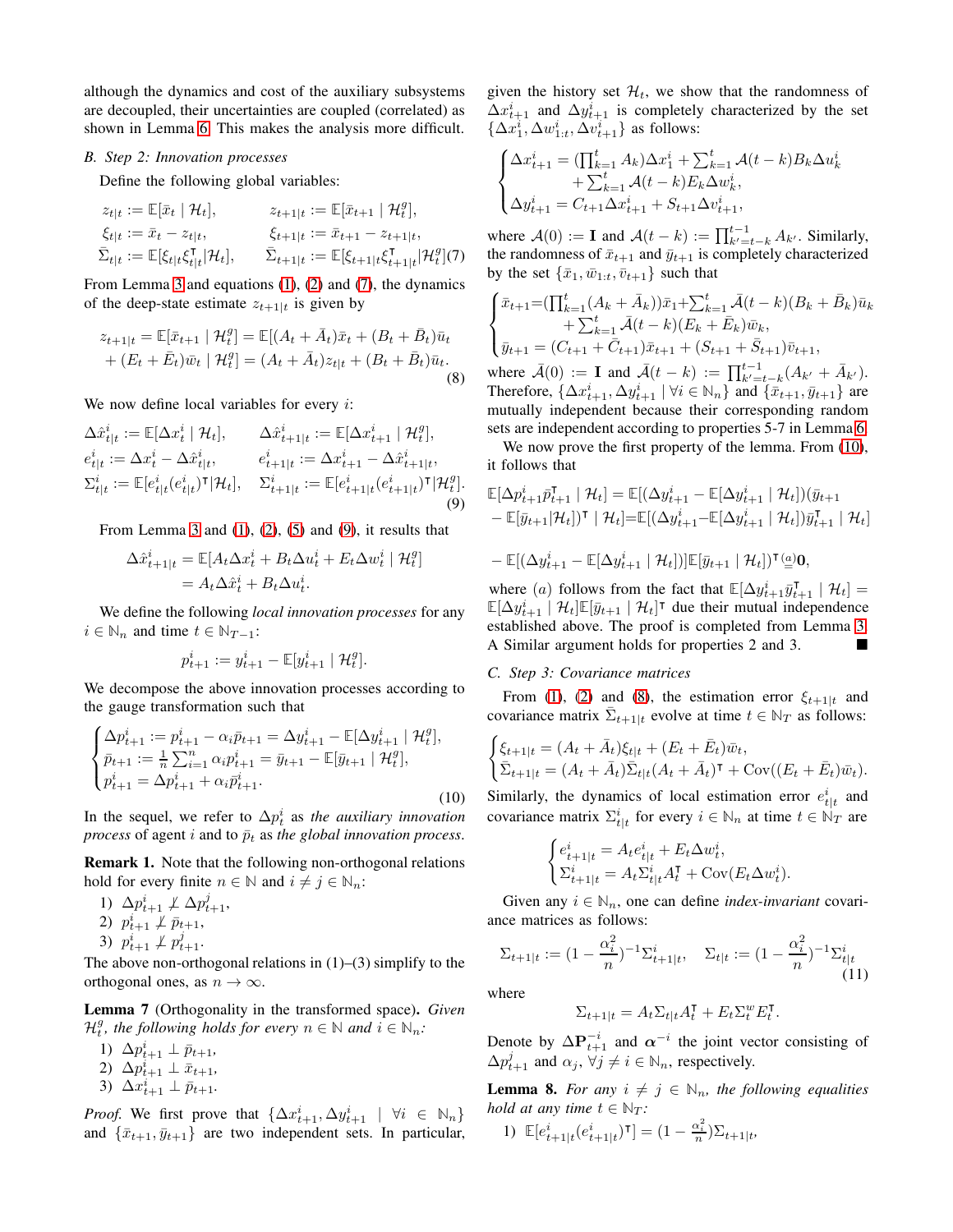2) 
$$
\mathbb{E}[e_{t+1|t}^i(e_{t+1|t}^j)^{\mathsf{T}}] = \frac{-\alpha_i \alpha_j}{n - \alpha_i^2} \Sigma_{t+1|t}^i = \frac{-\alpha_i \alpha_j}{n} \Sigma_{t+1|t},
$$

3) 
$$
\mathbb{E}[\Delta x_{t+1}^i(\Delta \mathbf{p}_{t+1}^{-i})^{\intercal}] = \frac{-\alpha_i}{n} (\Sigma_{t+1|t} C_{t+1}^{\intercal}) \otimes (\alpha^{-i})^{\intercal},
$$

4) 
$$
\mathbb{E}[\Delta \mathbf{p}_{t+1}^{-i} (\Delta \mathbf{p}_{t+1}^{-i})^{\mathsf{T}}] = (\mathbf{I}_{(n-1)\times (n-1)} - \frac{1}{n} \alpha^{-i} (\alpha^{-i})^{\mathsf{T}})
$$

$$
\otimes (C_{t+1} \Sigma_{t+1|t} C_{t+1}^{\mathsf{T}} + S_{t+1} \Sigma_{t+1}^v S_{t+1}^{\mathsf{T}}).
$$

*Proof.* The proof follows from [\(10\)](#page-3-2)–[\(11\)](#page-3-4) and Lemma [6.](#page-2-4)

**Lemma 9.** For each agent  $i \in \mathbb{N}_n$ , the following relation *holds between global and local innovation processes*

$$
Cov(p_{t+1}^i) = Cov(\Delta p_{t+1}^i) + \alpha_i^2 Cov(\bar{p}_{t+1}).
$$

*Proof.* The proof follows from orthogonality in Lemma [7](#page-3-5) where  $Cov(y_{t+1}^i - \mathbb{E}[y_{t+1}^i \mid \mathcal{H}_t^g]) = Cov(\Delta y_{t+1}^i - \mathbb{E}[\Delta y_{t+1}^i \mid$  $\mathcal{H}_t^g]) + \alpha_i^2 \, \widetilde{\text{Cov}}(\bar{y}_{t+1} - \mathbb{E}[\bar{y}_{t+1} \mid \mathcal{H}_t^g])$  $\Box$ ).

<span id="page-4-1"></span>Proposition 1. *(A matrix-inversion for other agents' auxiliary variables)* Let  $\alpha = \text{vec}(\alpha_1, \dots, \alpha_n) \in \mathbb{R}^n$  be any *n*-dimensional vector where  $\alpha_i \neq 0$ ,  $\forall i \in \mathbb{N}_n$ , and  $\frac{1}{n} \alpha^{\mathsf{T}} \alpha =$  $\frac{1}{n}\sum_{i=1}^{n}(\alpha_i)^2=1$ . Then, for every  $i \in \mathbb{N}_n$ , it follows that

$$
\begin{split} \left(\mathbf{I}_{(n-1)\times(n-1)}-\frac{1}{n}(\boldsymbol{\alpha}^{-i})(\boldsymbol{\alpha}^{-i})^{\mathsf{T}}\right)^{-1}\\&=\left(\mathbf{I}_{(n-1)\times(n-1)}+(\alpha_i)^{-2}(\boldsymbol{\alpha}^{-i})(\boldsymbol{\alpha}^{-i})^{\mathsf{T}}\right). \end{split}
$$

*Proof.* After some algebraic manipulations, one can show that the multiplication of the right- and left-hand sides result in an identity matrix.

# *D. Step 4: Updates*

Define the information set of the innovation processes at time  $t + 1$  as follows:

$$
\mathcal{H}_{t+1}^{\perp} := \{ y_{t+1}^i - \mathbb{E}[y_{t+1}^i \mid \mathcal{H}_t^g], \forall i \in \mathbb{N}_n \} = \{ \Delta p_{t+1}^i, \forall i \in \mathbb{N}_n \} \cup \{ \bar{p}_{t+1} \}.
$$

It is important to mention that  $x \perp y$  (i.e.  $\mathbb{E}[xy^{\dagger}] = 0$ ),  $\forall x \in \mathcal{H}_{t+1}^{\perp}, \forall y \in \mathcal{H}_t^g$ , where the innovation processes at time  $t+1$  provide an orthogonal decomposition from  $\mathcal{H}_t^g$  by construction, on noting that measurement and driving noises at  $t + 1$  have zero mean and are independent of the history set  $\mathcal{H}_t^g$ . Thus, history set  $\mathcal{H}_{t+1}$  can be decomposed across time horizon into two orthogonal sets such that

$$
\mathcal{H}_{t+1} = \mathcal{H}_t^g \cup \mathcal{H}_{t+1}^\perp.
$$

From Lemmas [2](#page-2-6) and [3,](#page-2-5) we obtain

$$
z_{t+1|t+1} = \mathbb{E}[\bar{x}_{t+1} | \mathcal{H}_{t+1}] = \mathbb{E}[\bar{x}_{t+1} | \mathcal{H}_t] + \mathbb{E}[\bar{x}_{t+1} | \mathcal{H}_{t+1}^{\perp}]
$$
  
=  $z_{t+1|t} + \mathbb{E}[\bar{x}_{t+1} | \mathcal{H}_{t+1}^{\perp}].$  (12)

<span id="page-4-4"></span>Lemma 10 (Global update). *The update of the estimate of* the deep state given  $\mathcal{H}_{t+1}^{\perp}$  can be computed as follows:

$$
\mathbb{E}[\bar{x}_{t+1} | \mathcal{H}_{t+1}^{\perp}] = \mathbb{E}[\bar{x}_{t+1} | \bar{p}_{t+1}] = \bar{\Sigma}_{t+1|t}(C_{t+1} + \bar{C}_{t+1})^{\mathsf{T}}
$$

$$
\times \left( (C_{t+1} + \bar{C}_{t+1}) \bar{\Sigma}_{t+1|t}(C_{t+1} + \bar{C}_{t+1})^{\mathsf{T}} \right)
$$

+ 
$$
(S_{t+1} + \bar{S}_{t+1}) \text{Cov}(\bar{v}_{t+1})(S_{t+1} + \bar{S}_{t+1})^{\mathsf{T}})^{-1}
$$
  
×  $(\bar{y}_{t+1} - (C_{t+1} + \bar{C}_{t+1})z_{t+1|t}).$ 

*Proof.* From Lemmas [1](#page-2-7) and [7,](#page-3-5) and equation [\(12\)](#page-4-0), one has

$$
\mathbb{E}[\bar{x}_{t+1}|\mathcal{H}_{t+1}^{\perp}] = \mathbb{E}[\bar{x}_{t+1}|\bar{p}_{t+1}] = \mathbb{E}[\bar{x}_{t+1}\bar{p}_{t+1}^{\mathsf{T}}]\mathrm{Cov}(\bar{p}_{t+1})^{-1}\bar{p}_{t+1}.
$$

The one step update of the covariance matrix of the global innovation process is calculated as  $Cov(\bar{p}_{t+1}) = \mathbb{E}[(\bar{y}_{t+1} \mathbb{E}[\bar{y}_{t+1} \mid \hat{\mathcal{H}}_t^g])(\bar{y}_{t+1} - \mathbb{E}[\bar{y}_{t+1} \mid \mathcal{H}_t^g])^{\intercal}] = (C_{t+1} + C_{t+1}^g)$  $\overline{\tilde{C}_{t+1}}\tilde{\Sigma}_{t+1|t}(\tilde{C}_{t+1} + \bar{C}_{t+1})^{\intercal} + \text{Cov}((\tilde{S}_{t+1} + \bar{S}_{t+1})\bar{v}_{t+1}).$ Lastly, from [\(6\)](#page-2-8) and [\(7\)](#page-3-0), one arrives at:  $\mathbb{E}[\bar{y}_{t+1} | \mathcal{H}_t^g] =$  $(C_{t+1} + \bar{C}_{t+1})z_{t+1|t}$ .

From Lemmas [2](#page-2-6) and [3,](#page-2-5) we obtain

<span id="page-4-3"></span>
$$
\Delta \hat{x}_{t+1|t+1}^{i} = \mathbb{E}[\Delta x_{t+1}^{i} | \mathcal{H}_{t+1}] = \mathbb{E}[\Delta x_{t+1}^{i} | \mathcal{H}_{t}] + \mathbb{E}[\Delta x_{t+1}^{i} | \mathcal{H}_{t+1}^{\perp}] = \Delta \hat{x}_{t+1|t}^{i} + \mathbb{E}[\Delta x_{t+1}^{i} | \mathcal{H}_{t+1}^{\perp}].
$$
 (13)

<span id="page-4-5"></span>Lemma 11 (Auxiliary update). *The estimate update of the auxiliary state of agent*  $i \in \mathbb{N}_n$  *given*  $\mathcal{H}_{t+1}^{\perp}$  *is provided by:* 

$$
\mathbb{E}[\Delta x_{t+1}^i \mid \mathcal{H}_{t+1}^{\perp}] = \mathbb{E}[\Delta x_{t+1}^i \mid \Delta p_{t+1}^i]
$$
  
=  $\Sigma_{t+1|t} C_{t+1}^{\mathsf{T}} \Big( C_{t+1} \Sigma_{t+1|t} C_{t+1}^{\mathsf{T}} + S_{t+1} \Sigma_{t+1}^v S_{t+1}^{\mathsf{T}} \Big)^{-1}$   
 $\times (\Delta y_{t+1}^i - C_{t+1} \Delta \hat{x}_{t+1|t}^i).$ 

*Proof.* Let  $\Delta p_{t+1} = \text{vec}(\Delta p_{t+1}^1, \dots, \Delta p_{t+1}^n)$ . We consider

$$
\begin{array}{l} \mathbb{E} [ \Delta x_{t+1}^i | \mathcal{H}_{t+1}^{\perp}] \hspace{-0.1cm} \stackrel{(a)}{=} \hspace{-0.1cm} \mathbb{E} [ \Delta x_{t+1}^i | \Delta \mathbf{p}_{t+1}] + \mathbb{E} [ \Delta x_{t+1}^i | \bar{\mathbf{p}}_{t+1}] \hspace{-0.1cm} \stackrel{(b)}{=} \\ \hspace{-0.1cm} \mathbb{E} [ \Delta x_{t+1}^i | \Delta \mathbf{p}_{t+1}^{-i}] \hspace{-0.1cm} \stackrel{(c)}{=} \hspace{-0.1cm} \mathbb{E} [ \Delta x_{t+1}^i (\Delta \mathbf{p}_{t+1}^{-i})^\intercal ] \hspace{-0.1cm} \text{Cov} ( \Delta \mathbf{p}_{t+1}^{-i})^{-1} \hspace{-0.1cm} \Delta \mathbf{p}_{t+1}^{-i}, \end{array}
$$

where  $(a)$  follows from Lemma [2;](#page-2-6)  $(b)$  follows from the fact that auxiliary innovation processes are linearly dependent according to Lemma [4](#page-2-3) and auxiliary states are independent of the global innovation process according to Lemma [7,](#page-3-5) and (c) follows from Lemma [1.](#page-2-7) Thus, one can expand the above equation using Lemma [8](#page-3-6) and Proposition [1](#page-4-1) to obtain

$$
\begin{cases}\n\mathbb{E}[\Delta x_{t+1}^{i}|\mathcal{H}_{t+1}^{i}] = \frac{-\alpha_{i}}{n} \Sigma_{t+1|t} C_{t+1}^{\mathsf{T}} \otimes (\alpha^{-i})^{\mathsf{T}} (\mathbf{I}_{(n-1)\times(n-1)} - \frac{1}{n} \alpha^{-i} (\alpha^{-i})^{\mathsf{T}})^{-1} \otimes (C_{t+1} \Sigma_{t+1|t} C_{t+1}^{\mathsf{T}} + S_{t+1} \Sigma_{t+1}^{\nu} S_{t+1}^{\mathsf{T}})^{-1} \\
\times \Delta \mathbf{p}_{t+1}^{-i} = \Sigma_{t+1|t} C_{t+1}^{\mathsf{T}} \otimes (-\frac{\alpha_{i}}{n} - \frac{1}{n\alpha_{i}} (\alpha^{-i})^{\mathsf{T}} \alpha^{-i}) (\alpha^{-i})^{\mathsf{T}} \\
\otimes (C_{t+1} \Sigma_{t+1|t} C_{t+1}^{\mathsf{T}} + S_{t+1} \Sigma_{t+1}^{\nu} S_{t+1}^{\mathsf{T}})^{-1} \Delta \mathbf{p}_{t+1}^{-i} \\
= \Sigma_{t+1|t} C_{t+1}^{\mathsf{T}} (C_{t+1} \Sigma_{t+1|t} C_{t+1}^{\mathsf{T}} + S_{t+1} \Sigma_{t+1}^{\nu} S_{t+1}^{\mathsf{T}})^{-1} \Delta p_{t+1}^{i},\n\end{cases} (14)
$$

<span id="page-4-2"></span><span id="page-4-0"></span>where  $(\alpha^{-i})^{\dagger} \Delta p_{t+1}^{-i} = -\alpha_i \Delta p_{t+1}^i$  according to linearly dependent relations in Lemma [4](#page-2-3) and definition of auxiliary innovation processes in [\(10\)](#page-3-2). The proof follows now from [\(10\)](#page-3-2) and [\(14\)](#page-4-2), on noting that  $\mathbb{E}[\Delta y^i_{t+1} | \mathcal{H}^g_t] =$  $C_{t+1} \Delta \hat{x}_{t+1|t}^i$ .

It can be shown from Lemma 1 that  $\bar{\Sigma}_{t+1|t+1}$  and  $\Sigma_{t+1|t+1}$ ,  $\forall i \in \mathbb{N}_n$  satisfy the following equations:

$$
\begin{cases} \bar{\Sigma}_{t+1|t+1} = \bar{\Sigma}_{t+1|t+1} - \mathbb{E}[\bar{x}_{t+1} | \mathcal{H}_{t+1}^{\perp}] (\mathbb{E}[\bar{x}_{t+1} | \mathcal{H}_{t+1}^{\perp}])^{\mathsf{T}} = \\ \bar{\Sigma}_{t+1|t}(C_{t+1} + \bar{C}_{t+1})^{\mathsf{T}} ((C_{t+1} + \bar{C}_{t+1}) \bar{\Sigma}_{t+1|t}(C_{t+1} + \bar{C}_{t+1})^{\mathsf{T}} + \\ (S_{t+1} + \bar{S}_{t+1}) \operatorname{Cov}(\bar{v}_{t+1}) (S_{t+1} + \bar{S}_{t+1})^{\mathsf{T}})^{-1} (C_{t+1} + \bar{C}_{t+1}) \bar{\Sigma}_{t+1|t}, \\ \Sigma_{t+1|t+1} = \Sigma_{t+1|t} - (1 - \frac{\alpha_i^2}{n}) \mathbb{E}[\Delta x_{t+1}^i | \mathcal{H}_{t+1}^{\perp}] (\mathbb{E}[\Delta x_{t+1}^i | \mathcal{H}_{t+1}^{\perp}])^{\mathsf{T}} \\ = \Sigma_{t+1|t} C_{t+1}^{\mathsf{T}} (C_{t+1} \Sigma_{t+1|t} C_{t+1}^{\mathsf{T}} + S_{t+1} \Sigma_{t+1}^v S_{t+1}^{\mathsf{T}})^{-1} C_{t+1} \Sigma_{t+1|t} \end{cases}
$$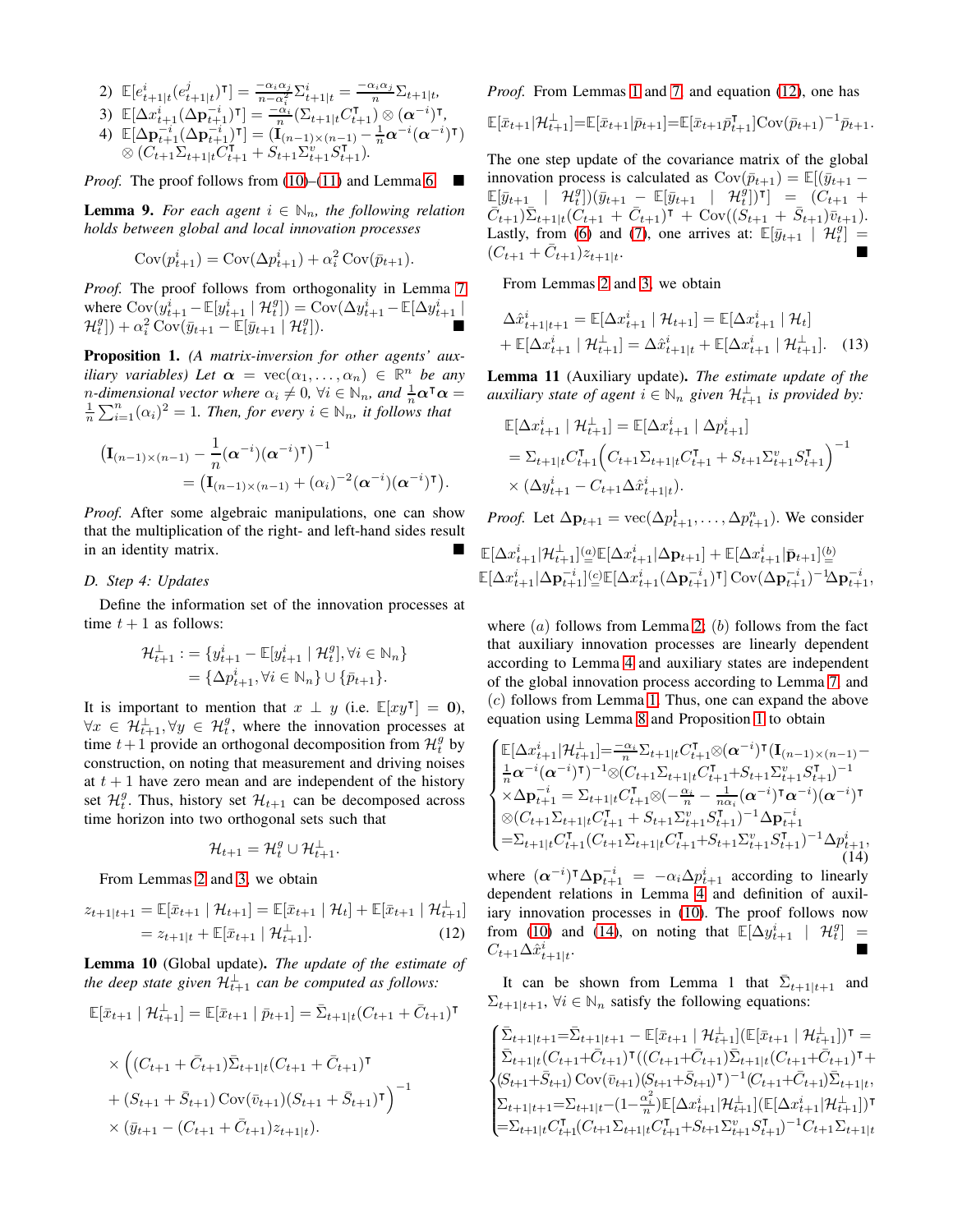# *E. Step 5: Kalman filters*

From equations [\(12\)](#page-4-0) and [\(13\)](#page-4-3) and update rules in Lemmas [10](#page-4-4) and [11,](#page-4-5) one gets two low-dimensional (scale-free) Kalman filters as follows. For every  $i \in \mathbb{N}_n$ ,

$$
\begin{cases}\n\Delta \hat{x}_{t+1|t+1}^{i} = \Delta \hat{x}_{t+1|t}^{i} + L_{t+1} (\Delta y_{t+1}^{i} - C_{t+1} \Delta \hat{x}_{t+1|t}^{i}), \\
\Delta \hat{x}_{t+1|t}^{i} = A_t \Delta \hat{x}_{t|t}^{i} + B_t \Delta u_t^{i}, \\
\Sigma_{t+1|t+1} = (\mathbf{I} - L_{t+1} C_{t+1}) \Sigma_{t+1|t}, \\
\Sigma_{t+1|t} = A_t \Sigma_{t|t} A_t^{\mathsf{T}} + E_t \Sigma_t^w E_t^{\mathsf{T}}, \\
L_{t+1} = \Sigma_{t+1|t} C_{t+1}^{\mathsf{T}} (C_{t+1} \Sigma_{t+1|t} C_{t+1}^{\mathsf{T}} + S_{t+1} \Sigma_{t+1}^v S_{t+1}^{\mathsf{T}})^{-1}\n\end{cases} (15)
$$

<span id="page-5-1"></span>,

with the initial conditions  $\Delta \hat{x}_{1|0}^i = (1 - \frac{\alpha_i}{n} \sum_{j=1}^n \alpha_j) \mu^x$  and  $\Sigma_{1|0} = \Sigma^x$ . Furthermore,

$$
\begin{cases}\nz_{t+1|t+1} = z_{t+1|t} + \bar{L}_{t+1}(\bar{y}_{t+1} - (C_{t+1} + \bar{C}_{t+1})z_{t+1|t}), \\
z_{t+1|t} = (A_t + \bar{A}_t)z_{t|t} + (B_t + \bar{B}_t)\bar{u}_t, \\
\bar{\Sigma}_{t+1|t+1} = (\mathbf{I} - \bar{L}_{t+1}(C_{t+1} + \bar{C}_{t+1}))\bar{\Sigma}_{t+1|t}, \\
\bar{\Sigma}_{t+1|t} = (A_t + \bar{A}_t)\bar{\Sigma}_{t|t}(A_t + \bar{A}_t)^{\mathsf{T}} \\
+ \frac{1}{n}(E_t + \bar{E}_t)\Sigma_t^w(E_t + \bar{E}_t)^{\mathsf{T}}, \\
\bar{L}_{t+1} = \bar{\Sigma}_{t+1|t}(C_{t+1} + \bar{C}_{t+1})^{\mathsf{T}}((C_{t+1} + \bar{C}_{t+1})\bar{\Sigma}_{t+1|t} \\
\times (C_{t+1} + \bar{C}_{t+1})^{\mathsf{T}} + \frac{1}{n}(S_{t+1} + \bar{S}_{t+1})\Sigma_{t+1}^w(S_{t+1} + \bar{S}_{t+1})^{\mathsf{T}})^{-1},\n\end{cases} (16)
$$
\nwith the conditions  $z_{1|0} = (\frac{1}{n}\sum_{j=1}^n \alpha_j)\mu^x$  and  $\bar{\Sigma}_{1|0} = \frac{1}{n}\sum_x^x$ .

<span id="page-5-0"></span> $^{\prime}1|0$  $\overline{n}$ IV. MAIN RESULTS

We impose the following standard assumption.

**Assumption 1.** Let matrices  $Q_t$  and  $Q_t + \overline{Q}_t$  be symmetric and positive semi-definite and matrices  $R_t$  and  $R_t + \bar{R}_t$  be *symmetric and positive definite for every time*  $t \in \mathbb{N}$ *.* 

For any  $t \in \mathbb{N}_{T-1}$ , define the following Riccati equations:

$$
\begin{cases}\nP_t = Q_t + A_t^\mathsf{T} P_{t+1} A_t - A_t^\mathsf{T} P_{t+1} B_t (B_t^\mathsf{T} P_{t+1} B_t + R_t)^{-1} \\
\times B_t^\mathsf{T} P_{t+1} A_t, \\
\bar{P}_t = Q_t + \bar{Q}_t + (A_t + \bar{A}_t)^\mathsf{T} \bar{P}_{t+1} (A_t + \bar{A}_t) - (A_t + \bar{A}_t)^\mathsf{T} \\
\times \bar{P}_{t+1} (B_t + \bar{B}_t) ((B_t + \bar{B}_t)^\mathsf{T} \bar{P}_{t+1} (B_t + \bar{B}_t) + R_t + \bar{R}_t)^{-1} \\
\times (B_t + \bar{B}_t)^\mathsf{T} \bar{P}_{t+1} (A_t + \bar{A}_t),\n\end{cases} \tag{17}
$$

where  $P_T = Q_T$  and  $\overline{P}_T = Q_t + \overline{Q}_T$ . *A. Solution of Problem [1](#page-2-9)*

<span id="page-5-4"></span>Theorem 1 (Decentralized estimation, optimal control, and separation principle). *Let Assumption 1 hold. The optimal strategy of agent*  $i \in \mathbb{N}_n$  *at time*  $t \in \mathbb{N}$  *under the decentralized information structure IDSS is given by*

$$
u_t^{*,i} = \theta_t^* \hat{x}_{t|t}^i + \alpha_i (\bar{\theta}_t^* - \theta_t^*) z_{t|t}, \tag{18}
$$

*where local and global estimates are computed by two scalefree Kamlan filters in* [\(15\)](#page-5-1) *and* [\(16\)](#page-5-2) *as follows:*

$$
\begin{cases}\n\hat{x}_{t+1|t}^i = \mathbb{E}[x_{t+1}^i | \mathcal{H}_t] = A_t \hat{x}_{t|t}^i + B_t u_t^i + \alpha_i (\bar{A}_t z_{t|t} + \bar{B}_t \bar{u}_t), \\
\hat{x}_{t+1|t+1}^i = \mathbb{E}[x_{t+1}^i | \mathcal{H}_{t+1}] = \hat{x}_{t+1|t}^i + L_{t+1}(y_{t+1}^i - C_{t+1} \hat{x}_{t+1|t}^i) \\
+ \alpha_i (\bar{L}_{t+1} - L_{t+1})(\bar{y}_{t+1} - (C_{t+1} + \bar{C}_{t+1}) z_{t+1|t}), \\
z_{t+1|t} = \mathbb{E}[\bar{x}_{t+1} | \mathcal{H}_t] = (A_t + \bar{A}_t) z_{t|t} + (B_t + \bar{B}_t) \bar{u}_t, \\
z_{t+1|t+1} = \mathbb{E}[\bar{x}_{t+1} | \mathcal{H}_{t+1}] = z_{t+1|t} \\
+ \bar{L}_{t+1} (\bar{y}_{t+1} - (C_{t+1} + \bar{C}_{t+1}) z_{t+1|t}).\n\end{cases}
$$

In addition, the local and global gains  $\theta^*_t$  and  $\bar{\theta}^*_t$  are *obtained by two scale-free Riccati equations in* [\(17\)](#page-5-3) *as*

$$
\begin{cases} \theta_t^* := -(B_t^{\mathsf{T}} P_{t+1} B_t + R_t)^{-1} B_t^{\mathsf{T}} P_{t+1} A_t, \\ \bar{\theta}_t^* := -((B_t + \bar{B}_t)^{\mathsf{T}} \bar{P}_{t+1} (B_t + \bar{B}_t) + R_t + \bar{R}_t)^{-1} \\ \times (B_t + \bar{B}_t)^{\mathsf{T}} \bar{P}_{t+1} (A_t + \bar{A}_t). \end{cases}
$$

*Proof.* The proof follows by using the completion-of-square method on the transformed cost function in Lemma [5](#page-2-10) and replacing the state values with their conditional expectations, defined in [\(7\)](#page-3-0) and [\(9\)](#page-3-1). On the other hand, we showed that the conditional expectations could be computed recursively by Kalman filters in [\(15\)](#page-5-1) and [\(16\)](#page-5-2), irrespective of the control strategy (also known as the separation principle [1], [31]– [33]). Note that the separation principle is weaker than the certainty equivalence principle [34]. The remaining problem is an optimal LQ deep structured team with (perfect) deep state sharing whose solution is obtained from the Riccati equations in [\(17\)](#page-5-3); see [8], [9], [11] for more details.

<span id="page-5-2"></span>From Theorem [1,](#page-5-4) the optimal solution of agent  $i \in \mathbb{N}_n$ can be implemented in a distributed manner. In particular, prior to the operation of the system, agent  $i$  solves two scale-free Riccati equations and Kalman filters to obtain  $\{L_{1:T}, \overline{L}_{1:T}, \theta_{1:T}^*, \overline{\theta_{1:T}}\}$ . At any time  $t \in \mathbb{N}_T$ , agent i estimates its local state  $x_t^i$  by  $\hat{x}_{t|t}^i$  and global state  $\bar{x}_t$  by  $z_{t}|_t$  based on local and global noisy observations  $y_t^i$  and  $\bar{y}_t$ . Then, given its private (influence factor)  $\alpha_i$ , agent *i* calculates its optimal strategy according to [\(18\)](#page-5-5).

Remark 2. The only information shared among agents at each time instant t is noisy deep state  $\bar{y}_t \in \mathbb{R}^{d_y}$  whose size (dimension) is independent of the number of agents  $n$ .

Establishing Theorem [1](#page-5-4) for the special case of infinite population (i.e.  $n = \infty$ ) is straightforward because auxiliary and global (deep) variables are mutually orthogonal according to Lemma [6](#page-2-4) and Remark 1. This makes it significantly easier to develop a low-dimensional Kalman filter for  $n = \infty$ . The same argument holds for the finite-population case where deep state is observed perfectly (i.e.  $\bar{x}_t \in \mathcal{H}_t$ ); see meanfield teams in [16], [22] that considers such a special case for homogeneous influence factors, where  $\alpha_i = 1$ ,  $\forall i \in \mathbb{N}_n$ .

#### <span id="page-5-3"></span>*B. Asymptotic approximation for Problem [1](#page-2-9)*

<span id="page-5-6"></span>**Theorem 2.** As  $n \to \infty$ , covariance matrices of the global *Kalman filter* [\(16\)](#page-5-2) *converge to zero at rate* 1/n*. As a result, the followings hold at any*  $t \in \mathbb{N}_T$  *for the model with*  $n = \infty$ *.* 

- <span id="page-5-5"></span>• *Blind optimal global estimator: The global state*  $\bar{x}_t$  *is almost surely equal to its conditional and unconditional expectation, i.e.*  $\bar{x}_t = z_{t|t} = \mathbb{E}[\bar{x}_t]$ *, which may be viewed as the certainty equivalence approximation [34] and (weighted) mean-field approximation [35], respectively.*
- *Optimal fully decentralized strategy:* Agent  $i \in \mathbb{N}_n$ *requires access only to its local observation*  $y_t^i$  *to calculate* [\(18\)](#page-5-5)*, leading to a fully decentralized strategy, where the global observation is perfectly predicted as follows:*  $\bar{y}_{t+1} = \lim_{n \to \infty} \frac{1}{n} \sum_{i=1}^{n} \alpha_i y_{t+1}^i = (C_{t+1} +$  $\overline{C}_{t+1}$ )  $\lim_{n\to\infty} \overline{x}_{t+1} = (C_{t+1}^n + \overline{C}_{t+1})\overline{z}_{t+1|t}.$